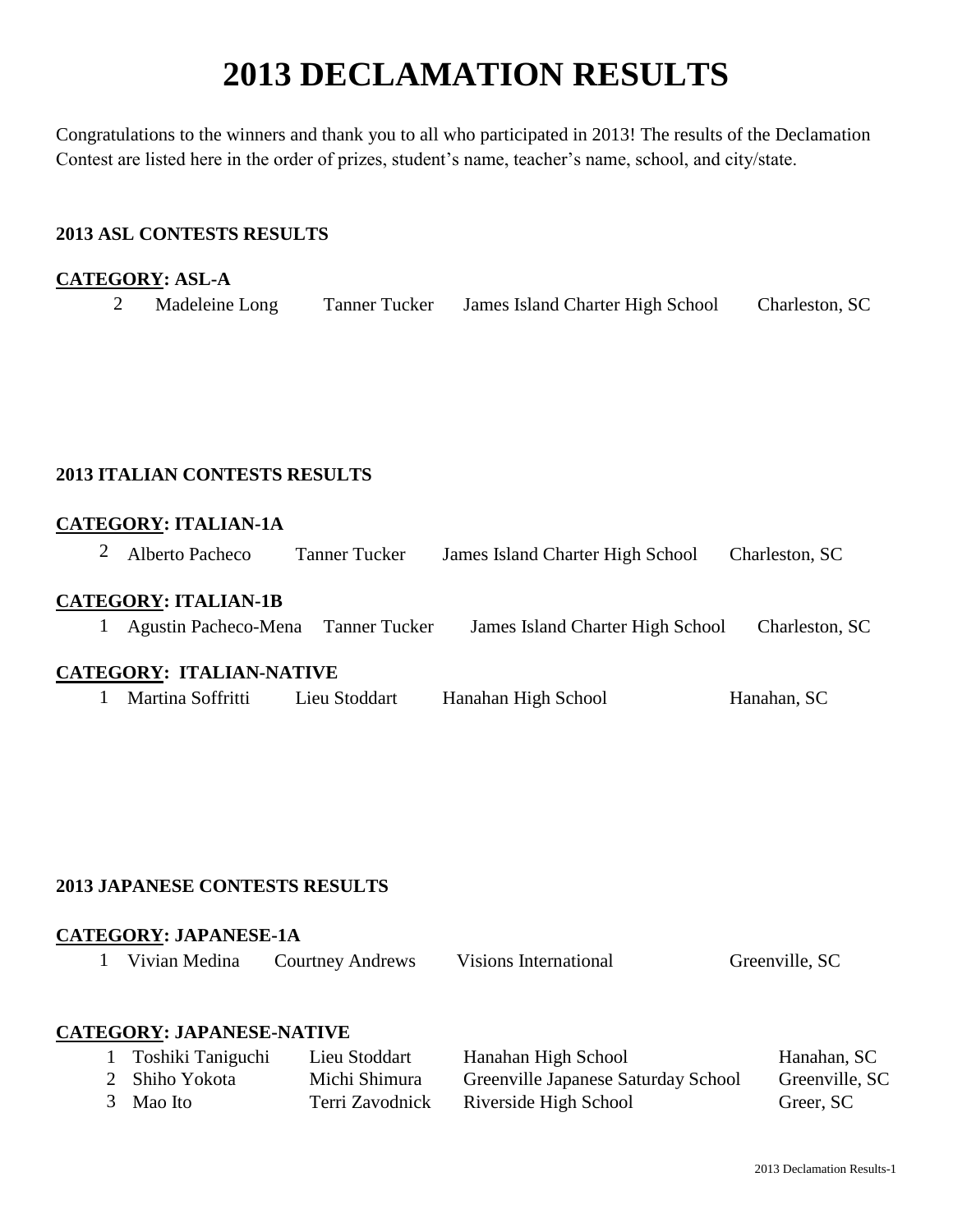# **2013 CHINESE CONTESTS RESULTS**

|                                | <b>CATEGORY: CHINESE-1A</b>          |                                             |                                                                                |                                    |
|--------------------------------|--------------------------------------|---------------------------------------------|--------------------------------------------------------------------------------|------------------------------------|
| $\mathbf{1}$<br>$\overline{2}$ | Alexandria Leland<br>Davis Vergnolle | Jane Chen<br>Jane Chen                      | <b>Christ Church Episcopal School</b><br><b>Christ Church Episcopal School</b> | Greenville, SC<br>Greenville, SC   |
|                                | <b>CATEGORY: CHINESE-1B</b>          |                                             |                                                                                |                                    |
| $\mathbf{1}$                   | Kelly Wang                           | Xian Wu                                     | Northview High School                                                          | Johns Creek, GA                    |
|                                | <b>CATEGORY: CHINESE-2A</b>          |                                             |                                                                                |                                    |
| $\mathbf{1}$                   | Claire Segura                        | Jane Chen                                   | <b>Christ Church Episcopal School</b>                                          | Greenville, SC                     |
| $\overline{2}$<br>3            | Changu Kang<br>Savannah Howard       | Lily Zou<br>Lily Zou                        | Northview High School<br>Chattahooche High School                              | Johns Creek, GA<br>Johns Creek, GA |
|                                | <b>CATEGORY: CHINESE-3A</b>          |                                             |                                                                                |                                    |
| $\mathbf{1}$                   | Emi Goh                              | Xian Wu                                     | Northview High School                                                          | Johns Creek, GA                    |
| 2<br>3                         | Caleb Joung<br>Kelly Yoon            | Xian Wu<br>Jane Chen                        | Northview High School<br><b>Christ Church Episcopal School</b>                 | Johns Creek, GA<br>Greenville, SC  |
|                                | <b>CATEGORY: CHINESE-3B</b>          |                                             |                                                                                |                                    |
| $\mathbf{1}$                   | Meiyi Zang                           | Xian Wu                                     | Northview High School                                                          | Johns Creek, GA                    |
| $\overline{2}$                 | Sydney Mai                           | Melanie Dunn                                | South Forsyth High School                                                      | Cumming, GA                        |
|                                | <b>CATEGORY: CHINESE-4A</b>          |                                             |                                                                                |                                    |
| 1                              | Shervin Hovanloo                     | Lily Zou                                    | Northview High School                                                          | Johns Creek, GA                    |
| 2                              | Chirag Manyapu                       | Lily Zou                                    | Northview High School                                                          | Johns Creek, GA                    |
|                                | <b>CATEGORY: CHINESE-4B</b>          |                                             |                                                                                |                                    |
| $\overline{2}$                 | Tony Zhou                            | Lily Zou                                    | Northview High School                                                          | Johns Creek, GA                    |
|                                | <b>CATEGORY: CHINESE-NATIVE</b>      |                                             |                                                                                |                                    |
| 1                              | Yujing Hu                            | Patricia Rodriguez                          | Northview High School                                                          | Johns Creek, GA                    |
| $\overline{2}$<br>3            | Shuman Li<br>Julie Xiang             | <b>Catherine Francisse</b><br>Zandra Horton | Northview High School<br>Northview High School                                 | Johns Creek, GA<br>Johns Creek, GA |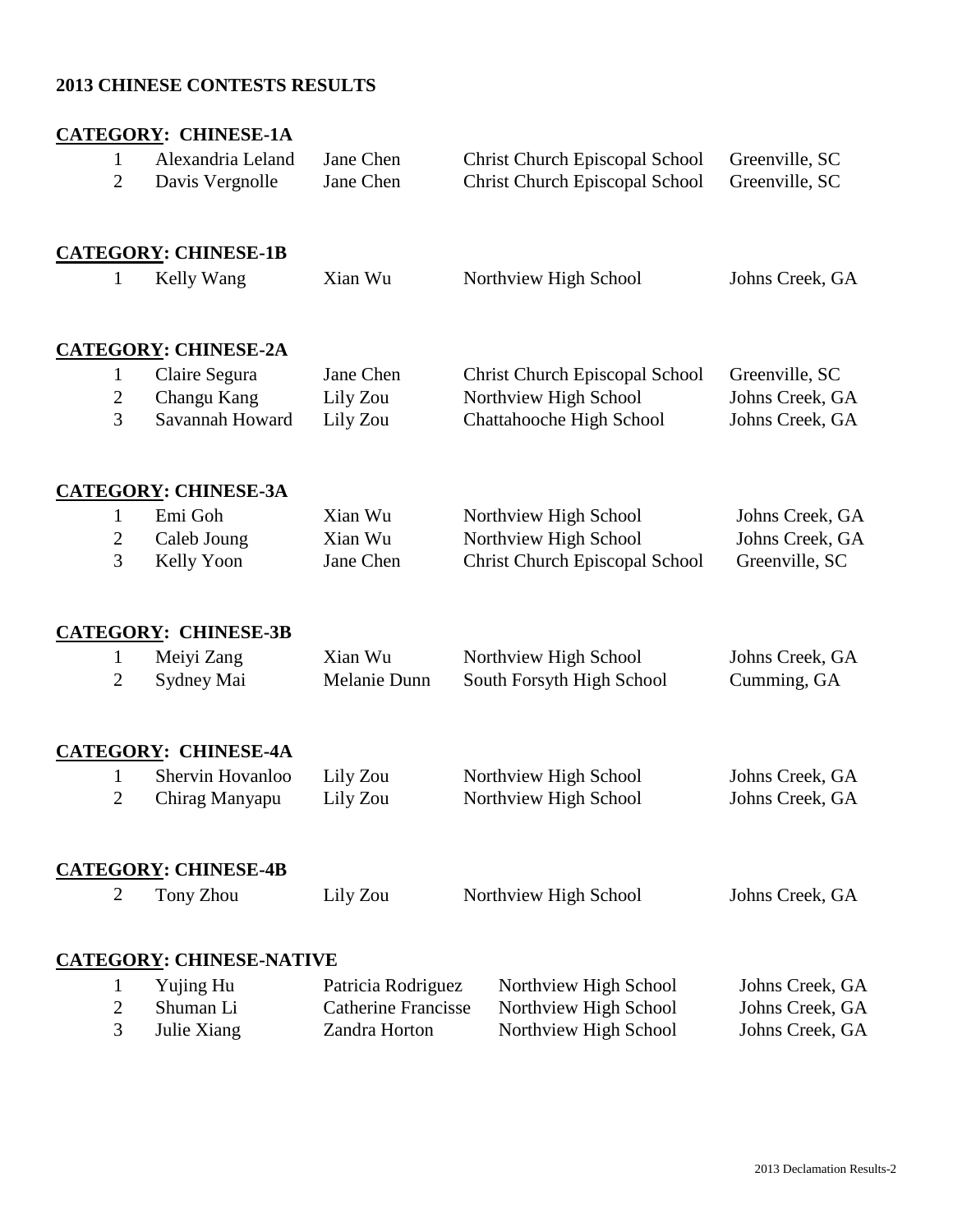## **2013 FRENCH CONTESTS RESULTS**

# **CATEGORY: FRENCH-1A-1**

| Emily Hoffman | Valerie Hughey        | Starr's Mill High School  | Fayetteville, GA |
|---------------|-----------------------|---------------------------|------------------|
| Brian Dixon   | Marie Scott           | Starr's Mill High School  | Fayetteville, GA |
| 3 Ciera Davis | <b>Wendy Stephens</b> | Spring Valley High School | Columbia, SC     |

## **CATEGORY: FRENCH-1A-2**

| Elena Ramage  | Terry Meredith   | Aquinas High School      | Augusta, GA      |
|---------------|------------------|--------------------------|------------------|
| Megan Rosinko | Kristen Bintliff | Woodstock High School    | Woodstock, GA    |
| Tim Hahn      | Marie Scott      | Starr's Mill High School | Fayetteville, GA |

## **CATEGORY: FRENCH-1A-3**

| Zuania Fuentes-Bermudez          |                | Wendy Stephens Spring Valley High School | Columbia, SC     |
|----------------------------------|----------------|------------------------------------------|------------------|
| Jill Amurao                      | Terry Meredith | Aquinas High School                      | Augusta, GA      |
| <b>Chandler Cummings-McBride</b> | Valerie Hughey | Starr's Mill High School                 | Fayetteville, GA |

## **CATEGORY: FRENCH-2A-1**

| Alyssa Boeur      | Valerie Hughey    | Starr's Mill High School | Fayetteville, GA |
|-------------------|-------------------|--------------------------|------------------|
| Marianan Bacallao | Susan Jackson     | Whitewater High School   | Fayetteville, GA |
| Vanna Tsiknias    | Margaret Sullivan | Spartanburg Day School   | Spartanburg, SC  |

#### **CATEGORY: FRENCH-2A-2**

| <b>Madison Shepherd</b> | Marie Scott    | Starr's Mill High School          | Fayetteville, GA |
|-------------------------|----------------|-----------------------------------|------------------|
| 2 Faryal Khan           | Abbey Delfosse | <b>Fayette County High School</b> | Fayetteville, GA |
| Christine McAreavey     | Susan Fernie   | Northview High School             | Johns Creek, GA  |

# **CATEGORY: FRENCH-2A-3**

| Couvosier Christian | Marie Scott           | Starr's Mill High School  | Fayetteville, GA |
|---------------------|-----------------------|---------------------------|------------------|
| 2 Tamara Koch       | Noralee Robert        | Mauldin High School       | Mauldin, SC      |
| 3 Joseph Ravan      | <b>Wendy Stephens</b> | Spring Valley High School | Columbia, SC     |

## **CATEGORY: FRENCH-2B**

| 2 Carson Poling              | David Bobkowski | McIntosh High School | Peachtree City, GA |
|------------------------------|-----------------|----------------------|--------------------|
|                              |                 |                      |                    |
| <b>CATEGORY: FRENCH-3A-1</b> |                 |                      |                    |

| Michael Foster | Marie Scott      | Starr's Mill High School | Fayetteville, GA |
|----------------|------------------|--------------------------|------------------|
| Marissa Owen   | Valerie Hughey   | Starr's Mill High School | Fayetteville, GA |
| Karen Zheng    | Carrie Gutierrez | Northview High School    | Johns Creek, GA  |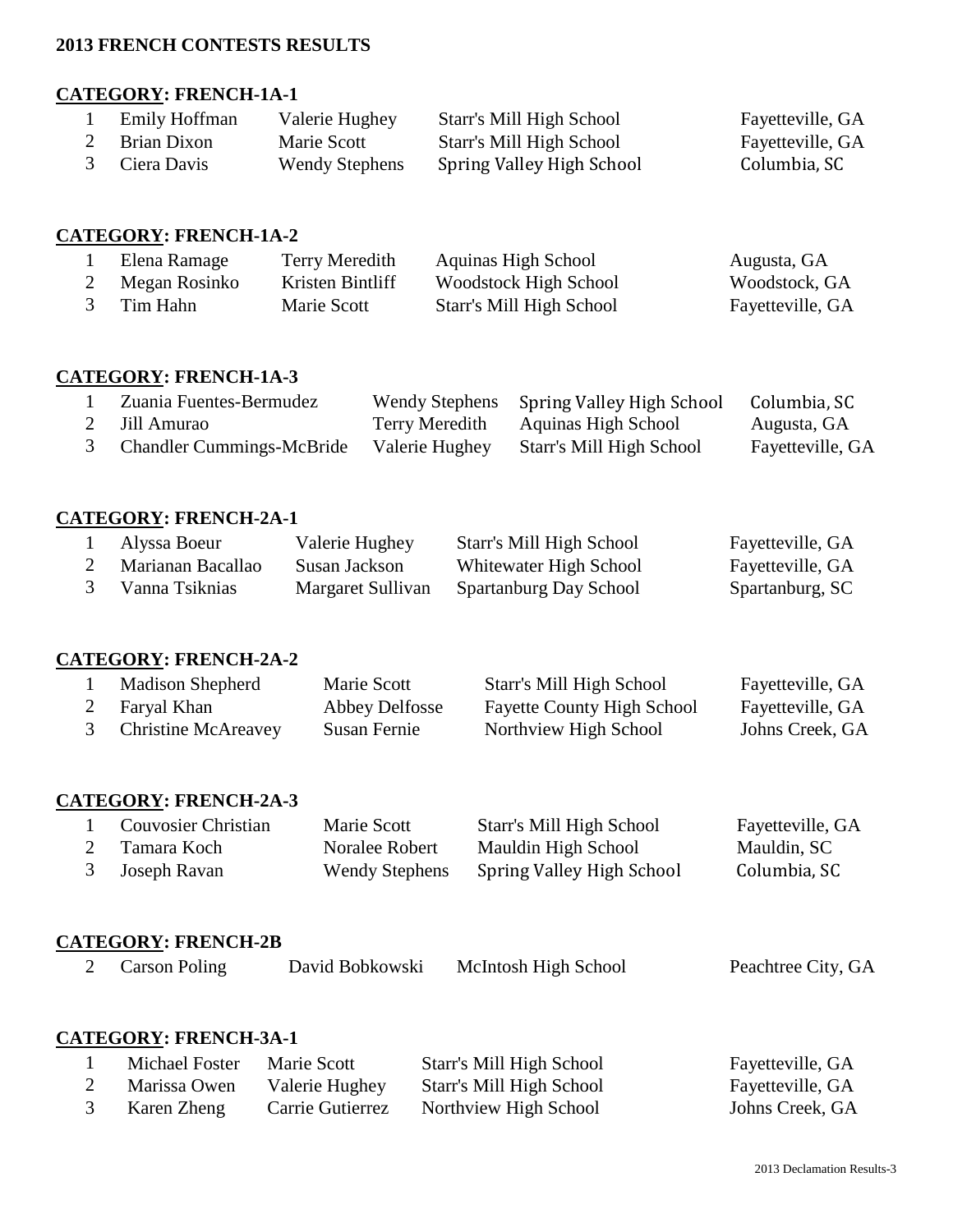# **CATEGORY: FRENCH-3A-2**

| Vishakha Holsambre | Carrie Gutierrez | Northview High School                    | Johns Creek, GA |
|--------------------|------------------|------------------------------------------|-----------------|
| Rachel Noisette    | Tanner Tucker    | James Island Charter High School         | Charleston, SC  |
| Ella Webster       |                  | Margaret Sullivan Spartanburg Day School | Spartanburg, SC |

# **CATEGORY: FRENCH-3A-3**

| Kedar Godbole | <b>Catherine Francisse</b> | Northview High School            | Johns Creek, GA  |
|---------------|----------------------------|----------------------------------|------------------|
| Victor Acosta | Marcela Sample             | Starr's Mill High School         | Fayetteville, GA |
| Ross Ferguson | <b>Tanner Tucker</b>       | James Island Charter High School | Charleston, SC   |

## **CATEGORY: FRENCH-3A-4**

| Getsmani Flores | Caryn Craft      | South Forsyth High School        | Cumming, GA      |
|-----------------|------------------|----------------------------------|------------------|
| Michael Eddy    | Catherine Miller | James Island Charter High School | Charleston, SC   |
| Jamie DeCicco   | Susan Jackson    | Whitewater High School           | Fayetteville, GA |

## **CATEGORY: FRENCH-3B**

|  |  |  | Wanda Felsenhardt Helene Robinson SC Governor's School for the Arts and Humanities | Greenville, SC |
|--|--|--|------------------------------------------------------------------------------------|----------------|
|--|--|--|------------------------------------------------------------------------------------|----------------|

# **CATEGORY: FRENCH-4A-1**

| Julian Gallus      | Virginie Mitchell | Christ Church Episcopal School Greenville, SC |                    |
|--------------------|-------------------|-----------------------------------------------|--------------------|
| 2 José León        | Susan Boutier     | McIntosh High School                          | Peachtree City, GA |
| Anuj Bhyravabhotla |                   | Catherine Francisse Northview High School     | Johns Creek, GA    |

# **CATEGORY: FRENCH-4A-2**

| Vineet Nadella       | Catherine Francisse | Northview High School    | Johns Creek, GA  |
|----------------------|---------------------|--------------------------|------------------|
| 2 Lyndsey Atkins     | Margaret Sullivan   | Spartanburg Day School   | Spartanburg, SC  |
| <b>Zachary Daily</b> | Marie Scott         | Starr's Mill High School | Fayetteville, GA |

## **CATEGORY: FRENCH-4B**

| 1 Hannah Walters    | Helene Robinson  | SC Governor's School for the Arts and Humanities | Greenville, SC |
|---------------------|------------------|--------------------------------------------------|----------------|
| 2 Noelle Warfford   | Noralee Robert   | Mauldin High School                              | Mauldin, SC    |
| 3 Elizabeth Vitetta | Catherine Miller | James Island Charter High School                 | Charleston, SC |

# **CATEGORY: FRENCH-NATIVE**

| 1 Celine Son   | Susan Fernie          | Northview High School     | Johns Creek, GA |
|----------------|-----------------------|---------------------------|-----------------|
| 2 Rimel Mwamba | <b>Wendy Stephens</b> | Spring Valley High School | Columbia, SC    |
| 3 Laura DeCock | Lieu Stoddart         | Hanahan High School       | Hanahan, SC     |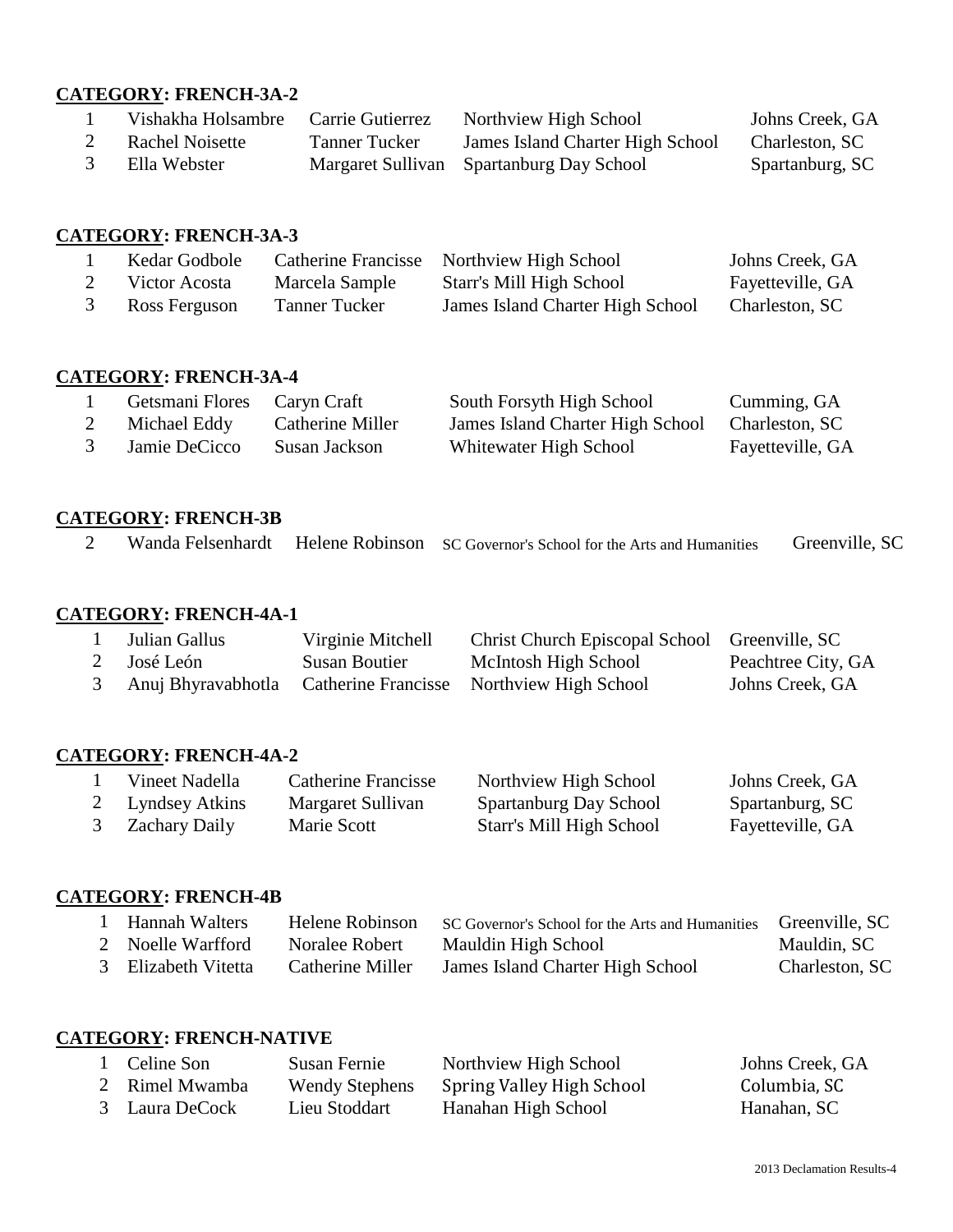## **2013 GERMAN CONTESTS RESULTS**

# **CATEGORY: GERMAN-1A**

| $\mathbf{1}$   | Alexander Birch                  | Delana Snyder          | Daniel High School       | Central, SC      |
|----------------|----------------------------------|------------------------|--------------------------|------------------|
| $\overline{2}$ | Helen Smith                      | <b>Bill Bryan</b>      | Sandy Creek High School  | Tyrone, GA       |
| 3              | Meri Waldroup                    | <b>Patrick Wallace</b> | Whitewater High School   | Fayetteville, GA |
|                |                                  |                        |                          |                  |
|                | <b>CATEGORY: GERMAN-1B</b>       |                        |                          |                  |
| 1              | Assata Coulibaly Matthew Estrada |                        | Sandy Creek High School  | Tyrone, GA       |
|                |                                  |                        |                          |                  |
|                | <b>CATEGORY: GERMAN-2A</b>       |                        |                          |                  |
| $\mathbf{1}$   | Katelynn Muth                    | Catharina Baker        | Daniel High School       | Central, SC      |
| $\overline{2}$ | Phaidra Buchanan                 | <b>Bill Bryan</b>      | Sandy Creek High School  | Tyrone, GA       |
| 3              | <b>Amber Melton</b>              | <b>Patrick Wallace</b> | Whitewater High School   | Fayetteville, GA |
|                |                                  |                        |                          |                  |
|                | <b>CATEGORY: GERMAN-2B</b>       |                        |                          |                  |
| 1              | Amanda Lockridge                 | Matthew Estrada        | Sandy Creek High School  | Tyrone, GA       |
|                |                                  |                        |                          |                  |
|                |                                  |                        |                          |                  |
|                | <b>CATEGORY: GERMAN-3A</b>       |                        |                          |                  |
| $\mathbf{1}$   | Neelima Pulagam                  | Antonela Kljajic       | Starr's Mill High School | Fayetteville, GA |
| $\overline{2}$ | Charlotte De Vol                 | Catharina Baker        | Daniel High School       | Central, SC      |
| 3              | Alison Rudzinski                 | <b>Patrick Wallace</b> | Whitewater High School   | Fayetteville, GA |
|                |                                  |                        |                          |                  |
|                | <b>CATEGORY: GERMAN-4A</b>       |                        |                          |                  |
| 1              | Alyssa Rentz                     | Antonela Kljajic       | Starr's Mill High School | Fayetteville, GA |
| $\overline{2}$ | Grace Weidemann                  | Catharina Baker        | Daniel High School       | Central, SC      |
| 3              | Andrew Lee                       | Catharina Baker        | Daniel High School       | Central, SC      |

## **CATEGORY: GERMAN-4B**

No prize is awarded.

## **CATEGORY: GERMAN-NATIVE**

- 
- 2 Caprice Carrington Patrick Wallace Whitewater High School Fayetteville, GA
- 3 Alessio Roemer Lieu Stoddart Hanahan High School Hanahan, SC

1 Franziska Bergholtz Noralee Robert Mauldin High School Mauldin, SC<br>2 Caprice Carrington Patrick Wallace Whitewater High School Fayetteville,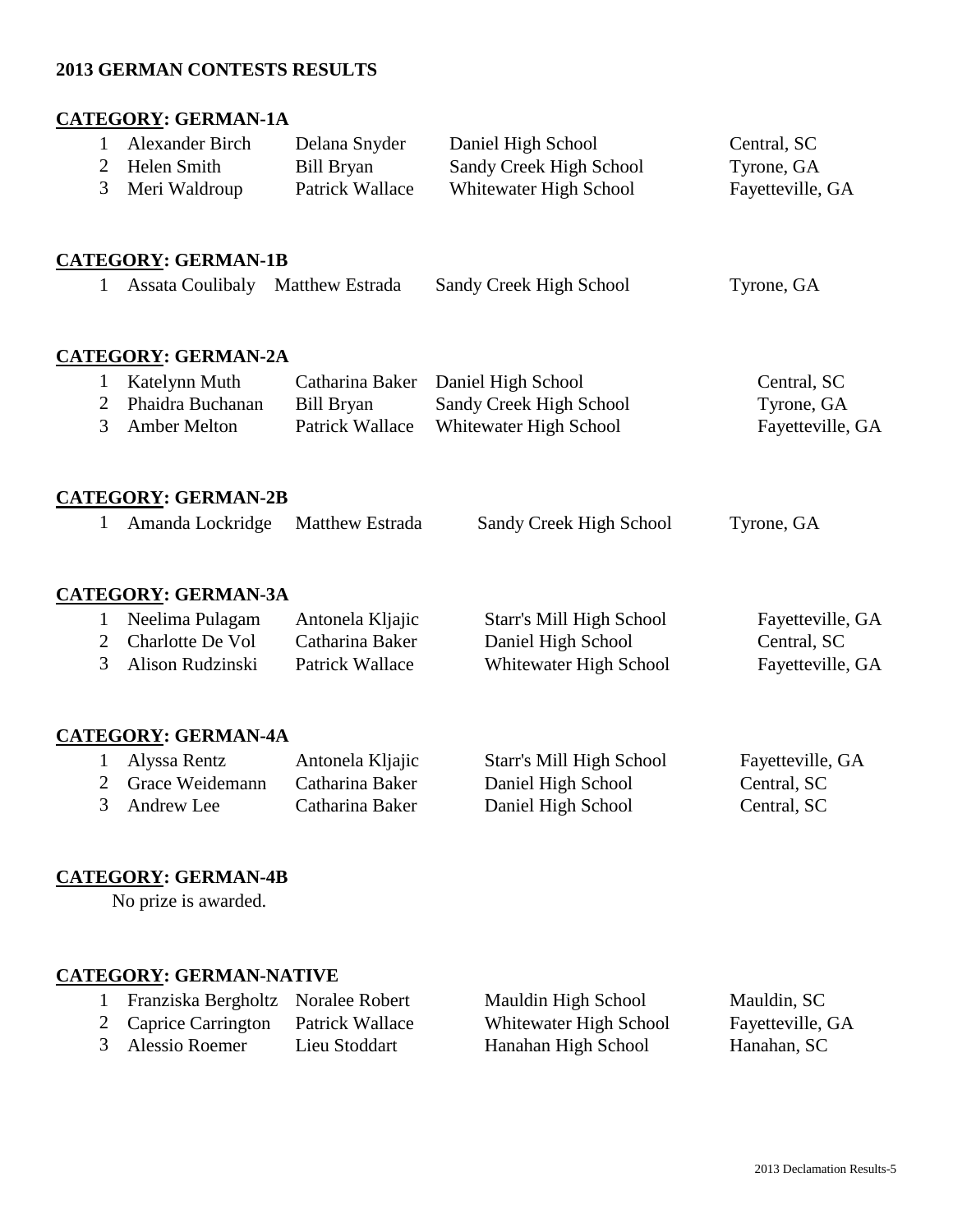## **2013 LATIN CONTESTS RESULTS**

## **CATEGORY: LATIN-1A**

| Lauren Holtslander | Cristian Ugro | <b>Spring Valley High School</b>            | Columbia, SC |
|--------------------|---------------|---------------------------------------------|--------------|
| 2 Dalton Huston    | David Letts   | Richland Northeast High School Columbia, SC |              |

## **CATEGORY: LATIN-2A**

| 2 Lisa Qu    | Cristian Ugro Spring Valley High School | Columbia, SC |
|--------------|-----------------------------------------|--------------|
| 3 Kate Moore | Matt Ramsby Hammond School              | Columbia, SC |

# **CATEGORY: LATIN-3A**

| Alexis Kiser       | Martha Boseski | Blythewood High School    | Blythewood, SC     |
|--------------------|----------------|---------------------------|--------------------|
| Ighiwiyisi Omoigui | Cristian Ugro  | Spring Valley High School | Columbia, SC       |
| Kaylee Lloyd       | Connie Bryant  | McIntosh High School      | Peachtree City, GA |

# **CATEGORY: LATIN-4A**

| Alec Repczynski | Connie Bryant | McIntosh High School                  | Peachtree City, GA |
|-----------------|---------------|---------------------------------------|--------------------|
| Andy Scull      | David Letts   | <b>Richland Northeast High School</b> | Columbia, SC       |

# **2013 RUSSIAN CONTESTS RESULTS**

# **CATEGORY: RUSSIAN-NATIVE**

| Max Konikov      | <b>Tanner Tucker</b> | James Island Charter High School | Charleston, SC |
|------------------|----------------------|----------------------------------|----------------|
| Kamilla Kodirova | <b>Tanner Tucker</b> | James Island Charter High School | Charleston, SC |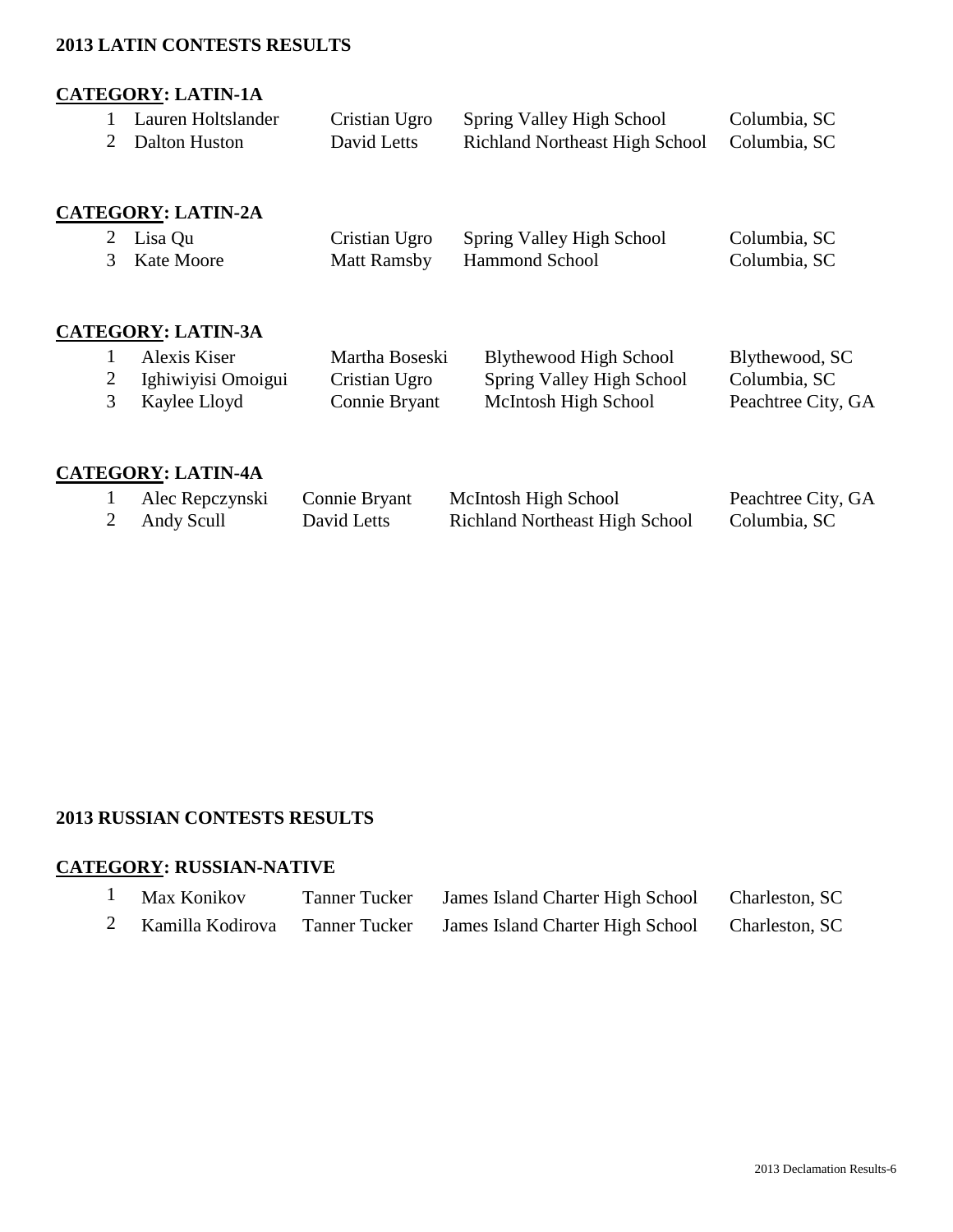## **2013 SPANISH CONTESTS RESULTS**

## **CATEGORY: SPANISH-1A-1**

| Nicole Watts       | Jaye O'Brien | <b>Starr's Mill High School</b> | Fayetteville, GA |
|--------------------|--------------|---------------------------------|------------------|
| 2 Morgan Schwantes | Julie Lane   | Whitewater High School          | Fayetteville, GA |
| 3 Claire Higgins   | Karen Dean   | Whitewater High School          | Fayetteville, GA |

## **CATEGORY: SPANISH-1A-2**

| Michael Manlapig | Sherome Heaven | Griffin High School         | Griffin, GA      |
|------------------|----------------|-----------------------------|------------------|
| 2 Sydney Wells   | Julie Lane     | Whitewater High School      | Fayetteville, GA |
| 3 Trevol Owens   | Mariela Meza   | Colleton County High School | Walterboro, SC   |

#### **CATEGORY: SPANISH-1A-3**

| Julia Wellham  | Anna Ruth Flagg  | Metro Academic Studies               | Atlanta, GA      |
|----------------|------------------|--------------------------------------|------------------|
| 2 Drew Lyons   | Melissa Drummond | St. Paul the Apostle Catholic School | Spartanburg, SC  |
| 3 Emily Colvin | Lourdes Nieves   | Whitewater High School               | Fayetteville, GA |

# **CATEGORY: SPANISH-1B**

|  | . Katie Massey |  | Melissa Drummond St. Paul the Apostle Catholic School Spartanburg, SC |  |  |
|--|----------------|--|-----------------------------------------------------------------------|--|--|
|--|----------------|--|-----------------------------------------------------------------------|--|--|

# **CATEGORY: SPANISH-2A-1**

| Alyssa N. Olvera                     | Marcela Sample Starr's Mill High School        | Fayetteville, GA |
|--------------------------------------|------------------------------------------------|------------------|
| 2 Chenjie Zhao                       | Julie Bullinger Christ Church Episcopal School | Greenville, SC   |
| 3 Jourdan Ramirez-Pharr Sonya Breaux | Woodstock High School                          | Woodstock, GA    |

# **CATEGORY: SPANISH-2A-2**

| Zachary Byrd     | Lourdes Nieves      | Whitewater High School               | Fayetteville, GA |
|------------------|---------------------|--------------------------------------|------------------|
| 2 Amanda Dempsey | Jaye O'Brien        | Starr's Mill High School             | Fayetteville, GA |
| 3 Tamia Brice    | Roosevelh Fernandez | <b>Fairfield Central High School</b> | Winnsboro, SC    |

#### **CATEGORY: SPANISH-2A-3**

|                   |               | Emma Rumbaugh Anna Ruth Flagg Metro Academic Studies | Atlanta, GA        |
|-------------------|---------------|------------------------------------------------------|--------------------|
| 2 Olivia Thurmond | Jennie Kappel | <b>Christ Church Episcopal School</b>                | Greenville, SC     |
| 3 Jacob Mewborn   | Amanda Marino | McIntosh High School                                 | Peachtree City, GA |

# **CATEGORY: SPANISH-2A-4**

|                | Nasjah Hall      | Karen Dean      | Whitewater High School   | Fayetteville, GA   |
|----------------|------------------|-----------------|--------------------------|--------------------|
|                | 2 Sana Panjwani  | Laura Alldredge | Starr's Mill High School | Fayetteville, GA   |
| $\mathfrak{Z}$ | Marianne Richter | Marie Wells     | McIntosh High School     | Peachtree City, GA |

2013 Declamation Results-7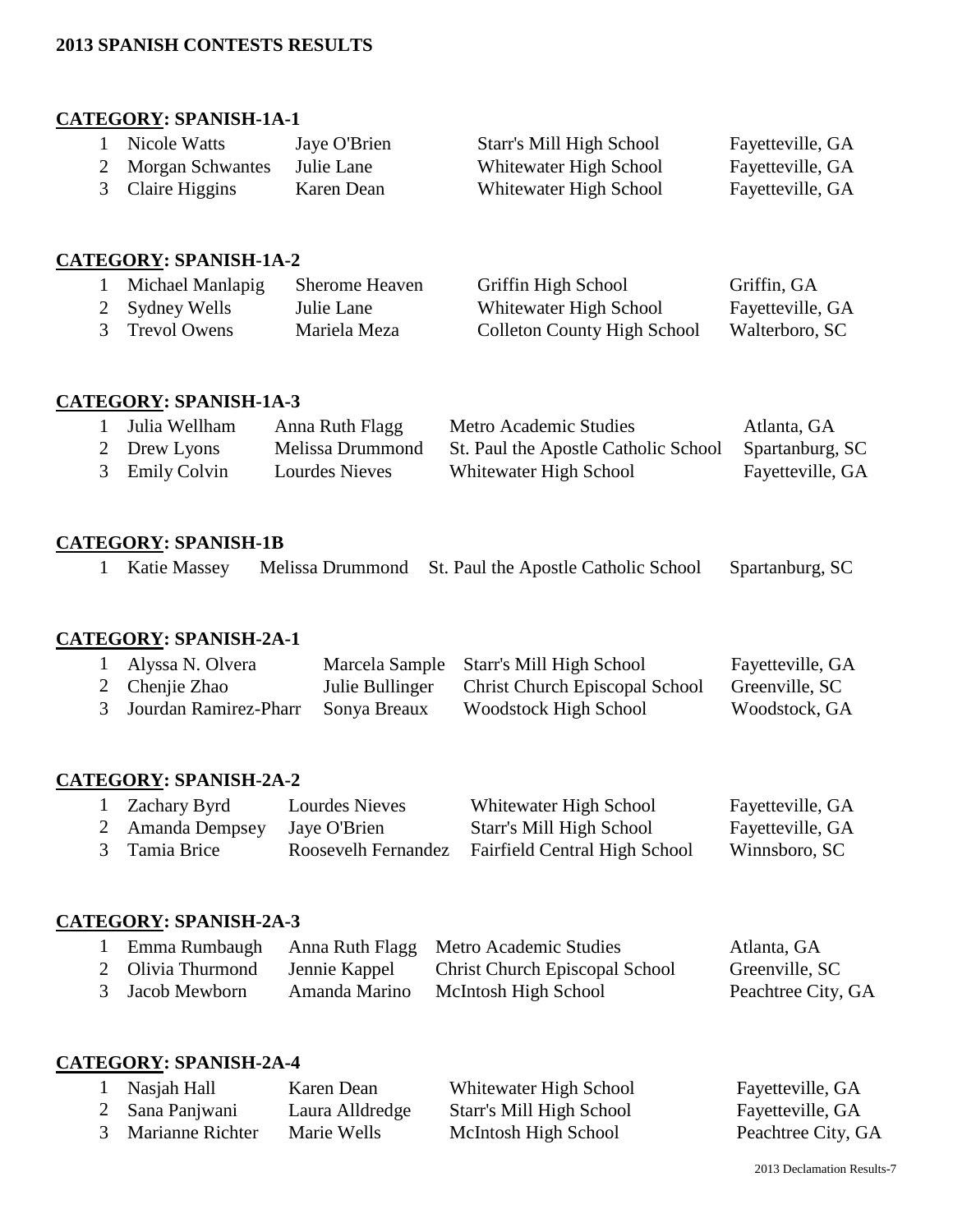## **CATEGORY: SPANISH-2A-5**

| Celine Son          | Zandra Horton | Northview High School  | Johns Creek, GA    |
|---------------------|---------------|------------------------|--------------------|
| 2 Elizabeth Wampler | Julie Lane    | Whitewater High School | Fayetteville, GA   |
| Matthias Von Zeier  | Marie Wells   | McIntosh High School   | Peachtree City, GA |

#### **CATEGORY: SPANISH-2A-6**

| Jacob Turnipseed | Meredith Ward                               | Blythewood High School | Blythewood, SC  |
|------------------|---------------------------------------------|------------------------|-----------------|
| 2 Julie Xiang    | Elsye Barahone-Murphy Northview High School |                        | Johns Creek, GA |
| 3 Amelia Green   | Gretchen Vance                              | <b>Hammond School</b>  | Columbia, SC    |

## **CATEGORY: SPANISH-2A-7**

| Maham Shariff   | Deirdre Hottinger | <b>Fayette County High School</b>     | Fayetteville, GA |
|-----------------|-------------------|---------------------------------------|------------------|
| Matthew Skibiel | Karen Dean        | Whitewater High School                | Fayetteville, GA |
| 3 Keri Barker   | Jennie Kappel     | <b>Christ Church Episcopal School</b> | Greenville, SC   |

#### **CATEGORY: SPANISH-3A-1**

| Gabriella A. Huguley | Marcela Sample     | Starr's Mill High School    | Fayetteville, GA |
|----------------------|--------------------|-----------------------------|------------------|
| 2 Sweta Gahtti       | Patricia Rodriguez | Northview High School       | Johns Creek, GA  |
| 3 Cassidy Murray     | Cynthia Davis      | Colleton County High School | Walterboro, SC   |

## **CATEGORY: SPANISH-3A-2**

| Alyssa Rentz   | Madeline Rodriguez | Starr's Mill High School | Fayetteville, GA |
|----------------|--------------------|--------------------------|------------------|
| 2 Katie Davis  | Julie Lane         | Whitewater High School   | Fayetteville, GA |
| 3 Ansley Glenn | Elizabeth Flores   | Spartanburg Day School   | Spartanburg, SC  |

# **CATEGORY: SPANISH-3A-3**

| Maya Booker      | Walter Crawford    | <b>Fayette County High School</b> | Fayetteville, GA   |
|------------------|--------------------|-----------------------------------|--------------------|
| 2 D'wayne Copper | Madeline Rodriguez | Starr's Mill High School          | Fayetteville, GA   |
| 3 Maalik Nixon   | Brooke Lloyd       | McIntosh High School              | Peachtree City, GA |

## **CATEGORY: SPANISH-3A-4**

| <b>Shelby Turner</b> | Abbie Gregory    | Cambridge Academy      | Greenwood, SC    |
|----------------------|------------------|------------------------|------------------|
| 2 Emily Waldroup     | Elizabeth Dineen | Whitewater High School | Fayetteville, GA |
| 3 Amogh Phadke       | Carrie Gutierrez | Northview High School  | Johns Creek, GA  |

# **CATEGORY: SPANISH-3A-5**

| <b>Taylor Howell</b> | Silvia Riet   | Sandy Creek High School | Tyrone, GA         |
|----------------------|---------------|-------------------------|--------------------|
| 2 Tim Lobl           | Lector Zamore | McIntosh High School    | Peachtree City, GA |
| 3 Saisha Mediratta   | Linda Braun   | Northview High School   | Johns Creek, GA    |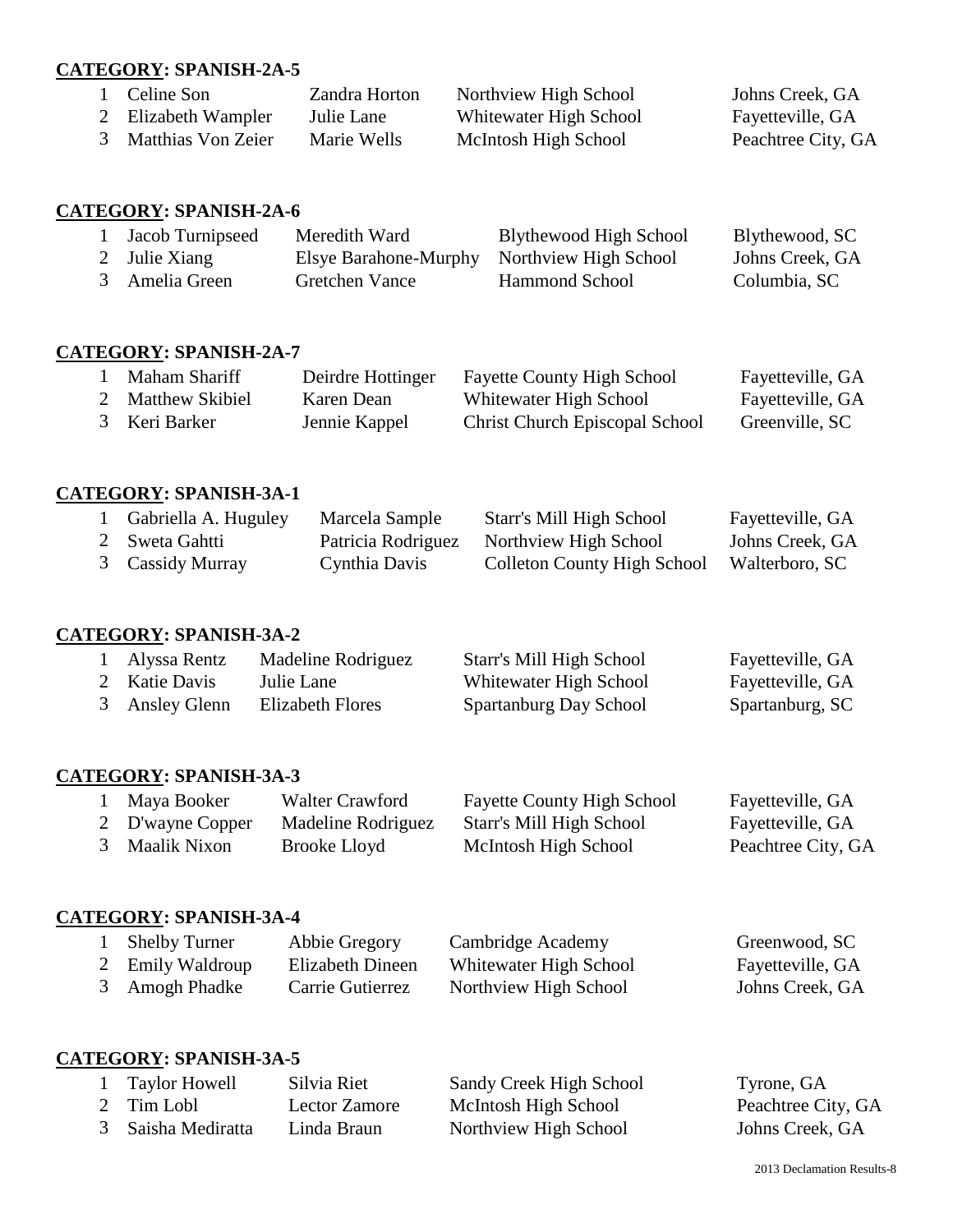## **CATEGORY: SPANISH-3B**

Christine E. Perez Marcela Sample Starr's Mill High School Fayetteville, GA

## **CATEGORY: SPANISH-4A-1**

| Rachel Kafka     | Elizabeth Dineen   | Whitewater High School                           | Fayetteville, GA |
|------------------|--------------------|--------------------------------------------------|------------------|
| 2 Sierra Cribb   | Janice Boyles      | SC Governor's School for the Arts and Humanities | Greenville, SC   |
| Manasi Deshpande | Patricia Rodriguez | Northview High School                            | Johns Creek, GA  |

#### **CATEGORY: SPANISH-4A-2**

| Nikita Deshpande  | Rachel Turner  | Mauldin High School                   | Mauldin, SC    |
|-------------------|----------------|---------------------------------------|----------------|
| William Penniman  | Sonya Breaux   | Woodstock High School                 | Woodstock, GA  |
| 3 Brittain Hughes | Jeanne Kotrady | <b>Christ Church Episcopal School</b> | Greenville, SC |

# **CATEGORY: SPANISH-4A-3**

| Charissa Pichai    | Shanna Yown      | Mauldin High School      | Mauldin, SC      |
|--------------------|------------------|--------------------------|------------------|
| 2 Victoria Vaisvil | Elizabeth Dineen | Whitewater High School   | Fayetteville, GA |
| 3 Amy Allen        | Laura Alldredge  | Starr's Mill High School | Fayetteville, GA |

## **CATEGORY: SPANISH-4A-4**

| Preston Earle           | Silvia Riet    | Sandy Creek High School               | Tyrone, GA     |
|-------------------------|----------------|---------------------------------------|----------------|
| 2 Mary Catherine Turner | Jeanne Kotrady | <b>Christ Church Episcopal School</b> | Greenville, SC |
| 3 Morgan Johnson        | Shanna Yown    | Mauldin High School                   | Mauldin, SC    |

# **CATEGORY: SPANISH-4B-1**

| Isabella Nixon  | Amy Harris             | South Forsyth High School | Cumming, GA |
|-----------------|------------------------|---------------------------|-------------|
| 2 Layla Darian  | Melanie Dunn           | South Forsyth High School | Cumming, GA |
| 3 Laura Harness | <b>Shayne Thompson</b> | Griffin High School       | Griffin, GA |

## **CATEGORY: SPANISH-4B-2**

| Isabella Schiwy    | Maria Ggarty         | <b>Woodstock High School</b>          | Woodstock, GA      |
|--------------------|----------------------|---------------------------------------|--------------------|
| 2 Jamal Hamilton   | <b>Y</b> vonne Easaw | <b>Richland Northeast High School</b> | Columbia, SC       |
| 3 Jessica Roberson | Lector Zamore        | McIntosh High School                  | Peachtree City, GA |

# **CATEGORY: SPANISH-NATIVE-1**

| Marcela Vallejo  | Susan Boutier  | McIntosh High School   | Peachtree City, GA |
|------------------|----------------|------------------------|--------------------|
| 2 Kayla Paez     | Shanna Yown    | Mauldin High School    | Mauldin, SC        |
| 3 Sofia Charyton | Lourdes Nieves | Whitewater High School | Fayetteville, GA   |